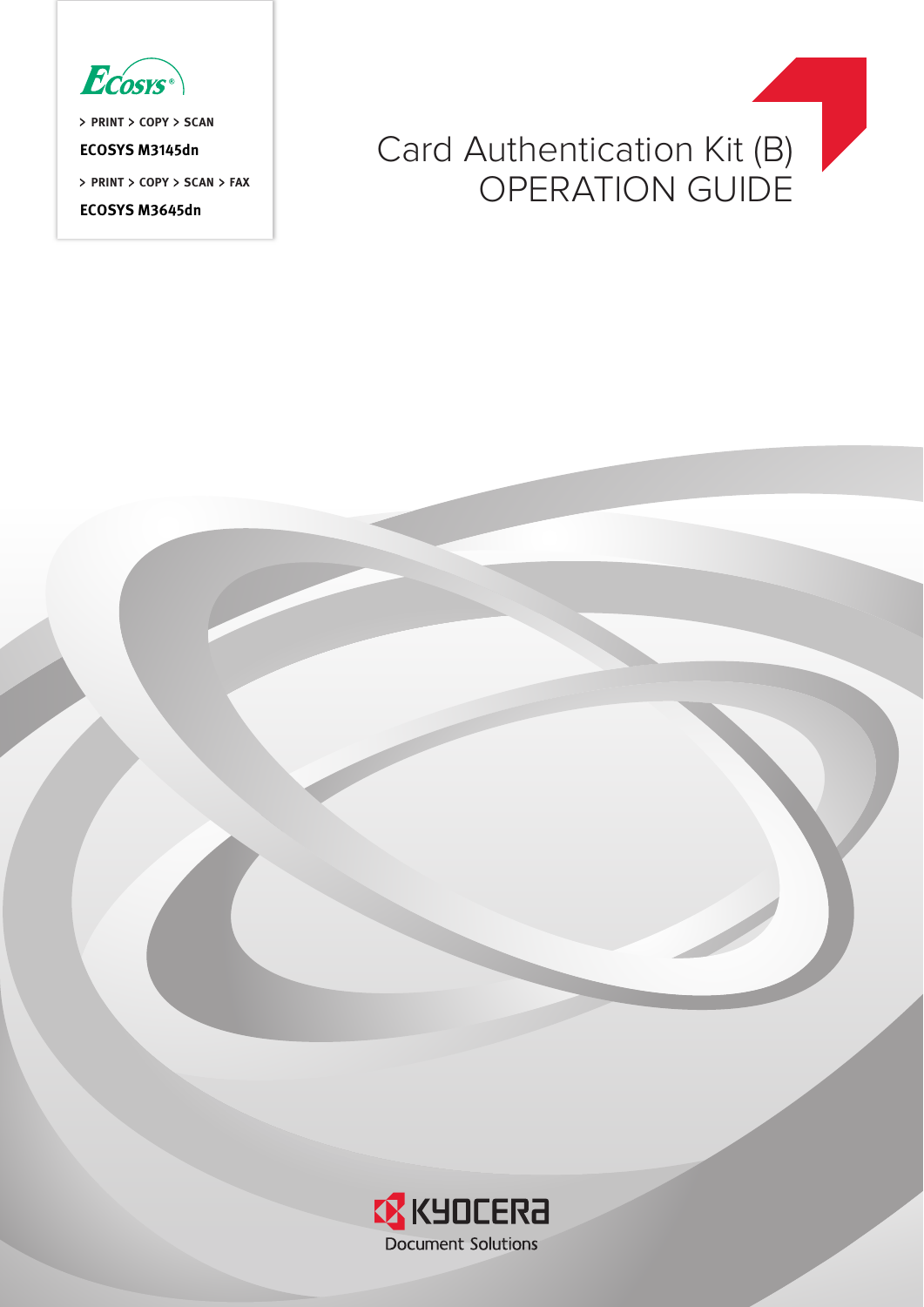# Card Authentication Kit (B) Operation Guide

# Introduction

Thank you for purchasing our Card Authentication Kit (B).

This product enables you to use the ID card user authentication system.

### **Precautions**

To install the optional function, you need the **License Key**. Please access the designated website of your dealer or service representative, and register "**Machine No.**" indicated on your machine and "**Product ID**" indicated on the **License Certificate** supplied with the product to issue the **License Key**.

For ID card reading, refer to the instructions of the card reader.

For User Login setting and user registration, refer to *User Authentication and Accounting (User Login, Job Accounting)* in the *Operation Guide* of the machine.

To make local authentication using your ID card, you need to register the ID card information in the Local User List you are pre-registered on. For registration procedure, refer to the *[To register the ID card information](#page-2-0)*.

To make network authentication using your ID card, you need to install the KYOCERA Net Manager on the network authentication server. Register the user from the server and enter the ID card's ID number. Refer to the *KYOCERA Net Manager Install Manual* for details.

# Activation of Card Authentication Kit(B)

Activate the ID CARD from the operation panel on the machine.

- 1 Press the **System Menu/Counter** key.
- 2 Press the **▲** or **▼** key to select [System/Network] and then press the **OK** key.

NOTE:If *User Login* is set to *Off*, the *Login* screen appears. Refer to the procedure of *[Key Login](#page-3-0)*, and login using the login user name and password with administrator privileges.

- 3 Press the **▲** or **▼** key to select [Op Functions] and then press the **OK** key.
- 4 Press the **▲** or **▼** key to select [ID CARD] and then press the **OK** key.
- 5 Press the **▲** or **▼** key to select [Official] and then press the **OK** key.

NOTE:To use the application as a trial, select [Trial] without entering the license key.

- 6 Enter the Licence Key using the numeric keys and then press the **OK** key.
- 7 When the confirmation screen appears, press [Yes] (**Left Select** key).

# Setting User Login

Make the settings of *Local Authentic.* or *Netwk Authentic.* in *User/Job Accounting* on the machine.

#### NOTE:For *User Login* setting, refer to the *Operation Guide* of the machine.

When you enable *User Login* on the machine, you need to make the setting of user account for the printer driver in order to print by the computer. For details, refer to the *Printer Driver User Guide*, *Device Settings*, and *Administrator Settings*.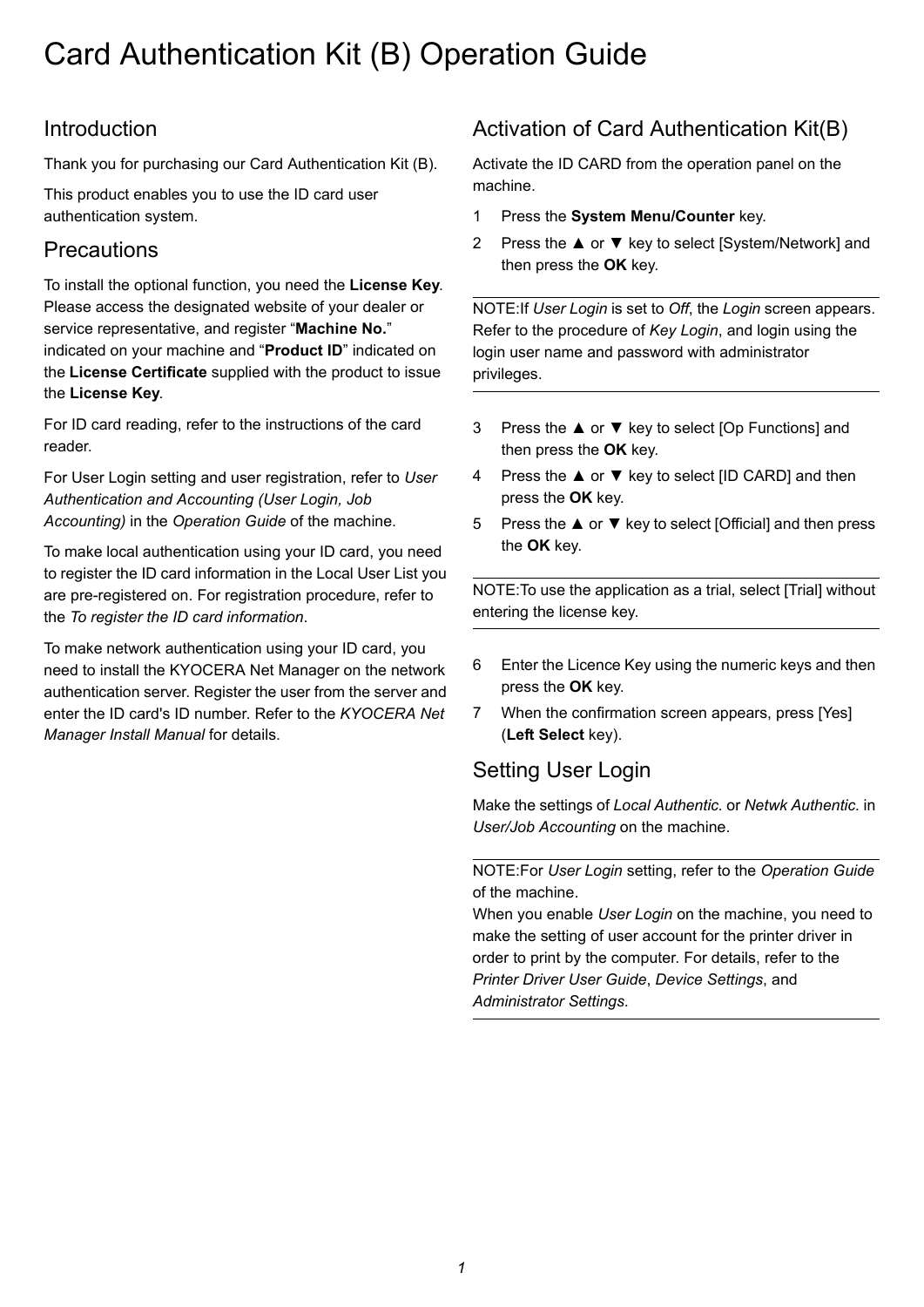### Registering/deleting the ID card information

The procedures below are to register or delete the card information of a pre-registered user.

For new registration or change of user information on *Local User List*, refer to the *Operation Guide* of the machine.

#### <span id="page-2-0"></span>To register the ID card information

To login using the ID card, you need to register the ID card information in the user information.

Follow the steps below.

1 Press the **System Menu/Counter** key.

NOTE:If *Local Authentic.* has been set in *User Login*, the *Use ID card to login.* screen appears. Refer to *[Login](#page-3-1)* or the procedure of *[Key Login](#page-3-0)*, and login using the ID card registered with administrator privileges or using the login user name.

To enter your login user name and login password, refer to the machine's Operation Guide.

2 Press the **▲** or **▼** key to select [User/Job Account] and then press the **OK** key.

NOTE:If *User Login* is disabled, the *Use ID card to login.* screen appears. Refer to *[Login](#page-3-1)* or the procedure of *[Key](#page-3-0)  [Login](#page-3-0)*, and login using the ID card registered with administrator privileges or using the login user name. To enter your login user name and login password, refer to the machine's Operation Guide.

- 3 Press the **▲** or **▼** key to select [User Login Set.] and then press the **OK** key.
- 4 Press the **▲** or **▼** key to select [Local User List.] and then press the **OK** key.
- 5 Press the **▲** or **▼** key to select the user from User Login List and then press the **OK** key.
- 6 Press the **▲** or **▼** key to select [ID Card Info.] and then press [Change] (**Right Select** key).
- 7 Press the **▲** or **▼** key to select [Read] and then press the **OK** key.
- 8 Hold the ID card to be registered over the card reader , and press [Read] (**Right Select** key). When *Registered.* appears on the screen, and then returns to the Detail menu.
- 9 In the Detail menu, press the **OK** key. The confirmation screen appears.
- 10 Press [Yes] (**Left Select** key). The user information is changed. When *Registered.* appears on the screen, the ID card information is now registered.

#### To delete the ID card information

You can delete the ID card information registered in the user information.

Follow the steps below.

- 1 Perform the step 1 to 6 of *[To register the ID card](#page-2-0)  [information](#page-2-0)*.
- 2 Press the **▲** or **▼** key to select [Delete].
- 3 In the confirmation screen, press [Yes] (**Left Select** key). When *Completed.* appears on the screen, and then returns to the Detail menu.
- 4 In the Detail menu, press the **OK** key. The confirmation screen appears.
- 5 Press [Yes] (**Left Select** key). The user information is changed. When *Registered.* appears on the screen, the ID card information is now deleted.

#### Connecting the USB cable

Connect the USB cable of ID card reader to the USB memory slot on the machine.

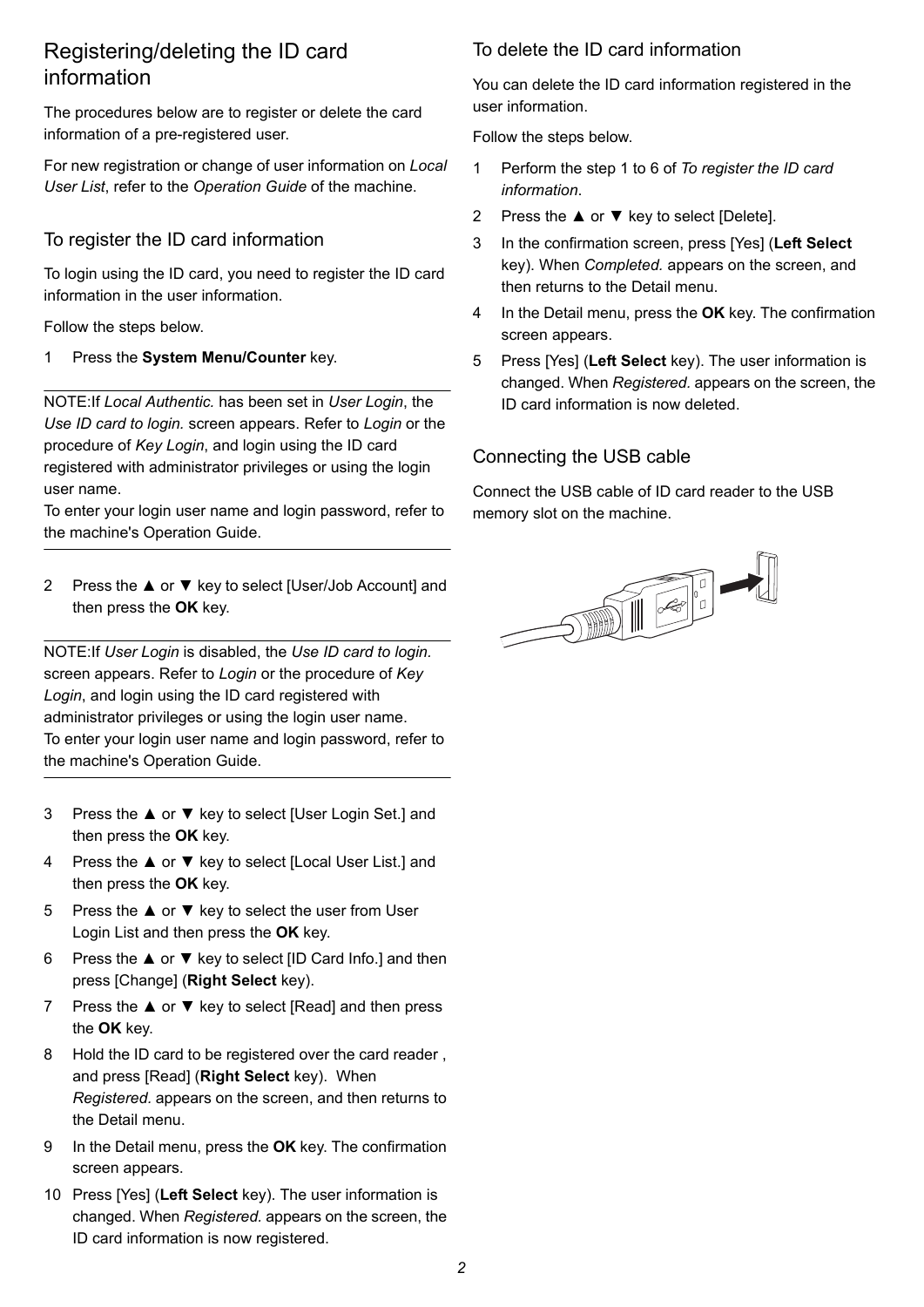# <span id="page-3-1"></span>Login

After installing the Card Authentication Kit (B) and setting User Login, *Use ID card to login.* will appear when you use the machine.

To login, hold the ID card over the ID Card Reader.

Caution: To read an ID card, bring the card within 10 mm of the ID card reader.

Do not attempt to read two ID cards at once.

NOTE: When Additional Authentication is set to *Use Password*, the Login Password is entered after authentication using the ID card. For the setting procedure, refer to *[Additional Authentication](#page-4-0)*.

#### <span id="page-3-0"></span>Key Login

You can login by entering the login user name and login password without using the ID card.

NOTE: You can make the login permission or prohibition setting. For the setting procedure, refer to *[Key Login](#page-3-2)  [setting](#page-3-2)*.

Follow the steps below.

- 1 Press the [KeyLogin] (**Left Select** key) in the ID card login screen.
- 2 Enter the login user name and password, and then press [Login] (**Right Select** key).

NOTE:Refer to the Operation Guide of the printer for details on entering characters.

To return to the *Use ID card to login.* screen, press [Menu] (**Left Select** key) and press the **▼** key to select [ID Card Login], and then press the **OK** key.

### Logout

After completing the procedure, press the **Logout** key on the control panel.

# <span id="page-3-2"></span>Key Login setting

You can make the Key Login permission or prohibition setting.

Follow the steps below.

1 Press the **System Menu/Counter** key.

NOTE:If *Netwk Authentic.* has been set in *User Login*, the *Use ID card to login.* screen appears. Refer to *[Login](#page-3-1)* or the procedure of *[Key Login](#page-3-0)*, and login using the ID card registered with administrator privileges or using the login user name.

2 Press the **▲** or **▼** key to select [User/Job Account] and then press the **OK** key.

NOTE:If *User Login* is set to *Off*, the *Use ID card to login.* screen appears. Refer to the procedure of *Key Login*, and login using the login user name and password with administrator privileges.

- 3 Press the **▲** or **▼** key to select [User Login Set.] and then press the **OK** key.
- 4 Press the **▲** or **▼** key to select [ID Card Settings] and then press the **OK** key.
- 5 Press the **▲** or **▼** key to select [Key Login] and then press the **OK** key.
- 6 Press the **▲** or **▼** key to select [Permit] or [Prohibit] and then press the **OK** key.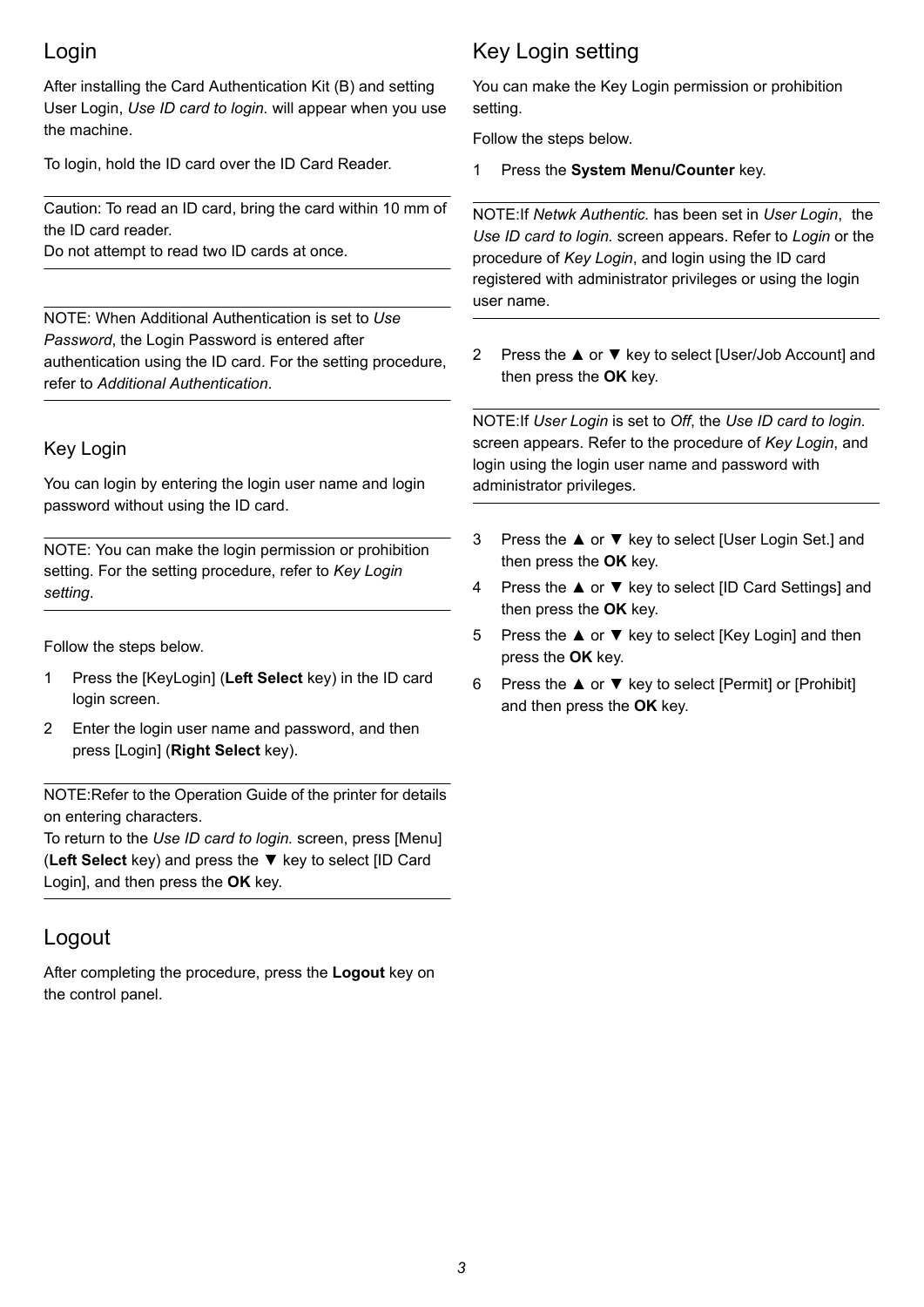# <span id="page-4-0"></span>Additional Authentication

This sets whether or not to require the entry of a Login Password after authentication using an ID card. When set to *Use Password*, the Login Password entry screen is displayed after the ID card is authenticated.

Follow the steps below.

- 1 Perform the step 1 to 4 of *[Key Login setting](#page-3-2)*.
- 2 Press the **▲** or **▼** key select [Additional Auth.] and then press the **OK** key.
- 3 Press the **▲** or **▼** key select [Off], [Use Password] or [Use PIN] and then press the **OK** key.

NOTE:To use PIN code authentication, you must enable network authentication and set the server type to [Ext.]. For details, refer to the machine's Operation Guide.

# Responding to Error Messages

If the panel displays any of these message, follow the corresponding procedure.

| <b>Error Message</b>                   | <b>Corrective Actions</b>                                                                                                                                                                                                                                              |
|----------------------------------------|------------------------------------------------------------------------------------------------------------------------------------------------------------------------------------------------------------------------------------------------------------------------|
| Cannot recognize.                      | Make sure your ID card has been<br>registered.                                                                                                                                                                                                                         |
| This ID card is<br>already registered. | Your ID card has already been<br>registered. Change it to another ID<br>card.                                                                                                                                                                                          |
| Cannot read data in<br>this ID card.   | In registration process, the ID card<br>information was not read correctly. Hold<br>again the ID card over the ID card<br>reading part.<br>If the same message still appears, the<br>ID card may not be compatible with this<br>product. Change it to another ID card. |